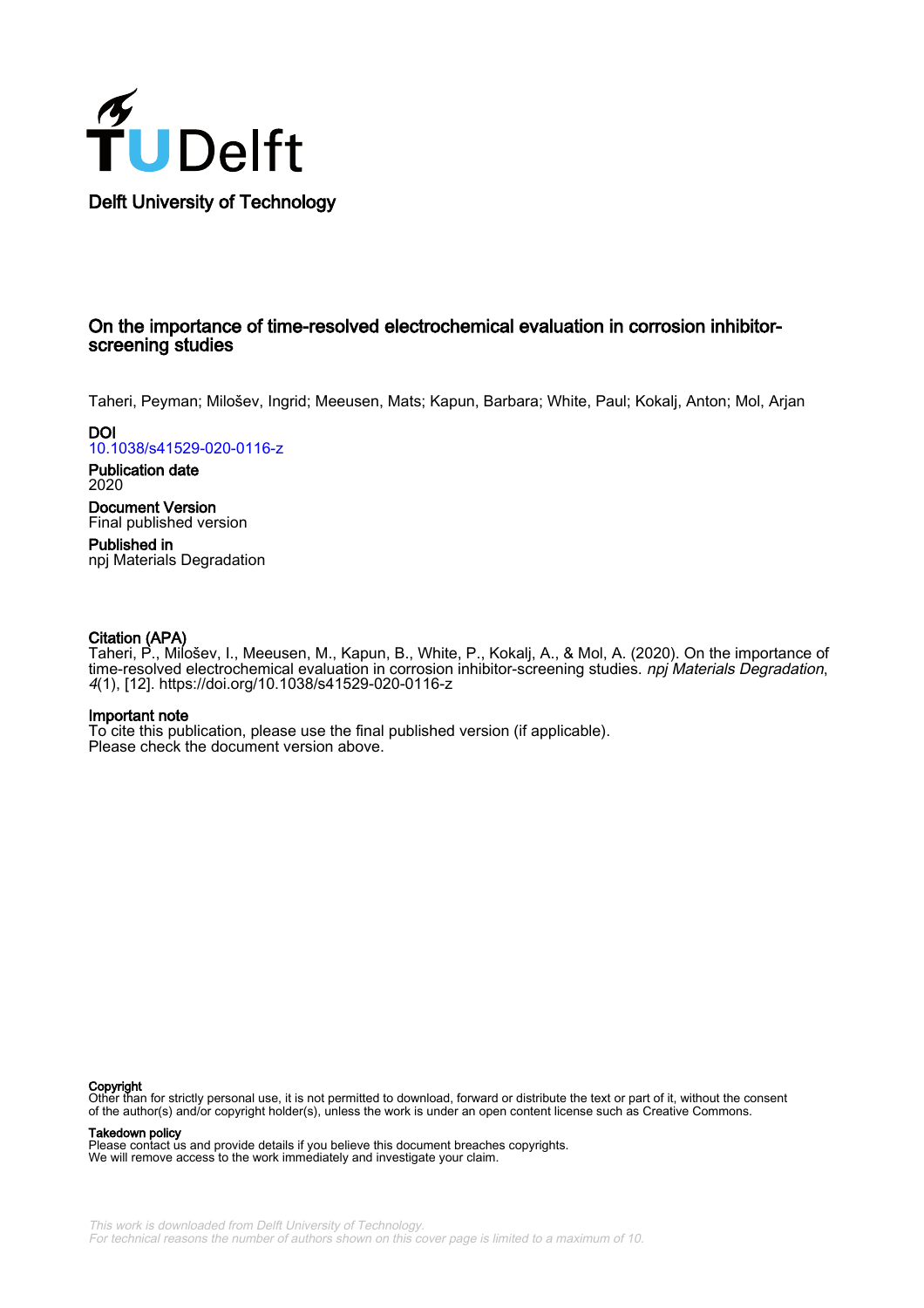## BRIEF COMMUNICATION **OPEN**

Check for updates

# On the importance of time-resolved electrochemical e[v](http://crossmark.crossref.org/dialog/?doi=10.1038/s41529-020-0116-z&domain=pdf)aluation in corrosion inhibitor-screening studies

Peyman Taheri<sup>1⊠</sup>, Ingrid Milošev <mark>o?</mark>, Mats Meeusen<sup>1</sup>, Barbara Kapun<sup>[2](http://orcid.org/0000-0001-7237-0041)</sup>, Paul White o[3](http://orcid.org/0000-0001-7208-2031), Anton Kokal[j](http://orcid.org/0000-0001-7237-0041) o2 and Arjan Mo[l](http://orcid.org/0000-0003-1810-5145) o[1](http://orcid.org/0000-0003-1810-5145)

Efficiency of corrosion inhibitors in aqueous solutions depends on several interfacial parameters, which may vary over time. Therefore, reliable electrochemical techniques are demanded for screening the efficiency of corrosion inhibitors and monitoring their performance over time. Here, we evaluate corrosion inhibition efficiency of imidazole-based compounds on bare Cu surfaces and highlight the importance of electrochemical evaluation of the inhibitor over time, characterized by linear polarization resistance techniques as a reliable, instantaneous and non-invasive method for assessing intrinsic inhibitor performance in lab screening studies.

npj Materials Degradation (2020) 4:12 ; https://doi.org/1[0.1038/s41529-020-0116-z](https://doi.org/10.1038/s41529-020-0116-z)

#### **INTRODUCTION**

The restrictions of using hexavalent chromium-based corrosion protection chemistries, due to their potential harmful environmental and health impacts, have provoked the need of introducing alternative chemical compounds, including those for corrosion inhibitors. Rare-earth-, vanadate-, lithium-, phosphate-, metal- and organic-based compounds have been developed to date to replace the existing hexavalent chromium-based inhibi-tors<sup>[1](#page-4-0)</sup>. A large number of commercial corrosion inhibitors are available, whereas new products are being introduced to meet specific industrial needs $2-4$  $2-4$  $2-4$ . .

A selection of new alternative corrosion inhibitors is a rather difficult task due to the diversity and complexity of corrosion phenomena and due to variation of their performance with time. The selection of an inhibitor is usually based on results of laboratory or field tests. Corrosion inhibition mechanisms depend on several parameters that are, one way or another, associated with the properties of basic constituents of the corrosion system, that is, the inhibitor, metal (oxide) surface and electrolyte<sup>[5,6](#page-4-0)</sup>. Some of these parameters may vary during corrosion leading to a<br>change of the inhibitor performance<sup>[7](#page-4-0)–[9](#page-4-0)</sup>. The selection becomes more unreliable when several corrosion inhibitors are screened and evaluated at only one specific exposure time. Therefore, realtime monitoring of the inhibition efficiency versus the exposure time is demanded for reliable interpretations, while fast data acquisition is required to shorten the inhibitor-screening process. To date, there are several high-throughput screening methods based on mass loss<sup>[10](#page-4-0),11</sup>, microscopic and analytical testing<sup>12,13</sup>, electrochemical measurements<sup>[14](#page-4-0)–[16](#page-4-0)</sup>, and computational model- $ing<sup>17-19</sup>$  $ing<sup>17-19</sup>$  $ing<sup>17-19</sup>$  $ing<sup>17-19</sup>$  $ing<sup>17-19</sup>$  to assess the corrosion inhibition of a large number of compounds.

Here, we aim to screen the performance of corrosion inhibitors over prolonged exposure times of 100 h. We examine corrosion inhibition of 1 mM imidazole (ImiH), 1-methyl-benzimidazole (BimMe) and 2-mercapto-1-methyl-benzimidazole (SH-BimMe) in 3 wt.% NaCl aqueous solutions on pure Cu samples over an exposure period of 100 h and compare the results with an uninhibited solution. We compare potentiodynamic polarization (PDP), electrochemical impedance spectroscopy (EIS), and linear polarization resistance (LPR) techniques for screening of the inhibitors over time. Note that evaluation of the inhibition mechanism demands a wider set of characterization techniques, but is not deemed to be of highest priority during initial inhibitorscreening studies.

#### RESULTS AND DISCUSSION

Polarization methods involve sweeping the sample potential and recording the current passing through the cell. PDP is often used for laboratory testing, because it provides useful information about the corrosion inhibition mechanisms and corrosion rate of the substrate in inhibited environments. Figure [1a](#page-2-0)–c shows the polarization curves of the inhibited and uninhibited Cu samples, recorded after 1, 30 and 100 h of immersion, at 1 mV s<sup>-1</sup> scan rate, starting 250 mV negative to open circuit potential  $(E_{\text{oc}})$ , and then increasing the potential in the anodic direction. Changes of the anodic and cathodic branches of the uninhibited sample by the exposure time indicate an ongoing corrosion process, i.e., oxygen reduction as the major cathodic reaction and formation of cuprous chloride complexes as the dominant anodic reaction<sup>20</sup>. It can be seen that the addition of inhibitors shifts  $E_{corr}$  to more positive values, except for ImiH and BimMe at 100 h for which the PDP curve is very similar to that of uninhibited sample. The comparison of PDP curves clearly shows that SH-BimMe is a much better inhibitor than ImiH and BimMe and that its inhibition efficiency increases with time: notice the remarkable decrease of current density at 100 h. In contrast, the performances of ImiH and BimMe decrease with time and further analysis shows that they even slightly accelerate corrosion at longer exposure times (vide infra).

Figure [1d](#page-2-0)–f presents EIS impedance modulus Bode plots of the inhibited and uninhibited Cu samples at different exposure times, recorded at a 10 kHz–10 mHz frequency range with 10 frequency points per logarithmic decade with an amplitude of 10 mV. Impedance modulus values at a frequency of 0.01 Hz  $(|Z|)$  are taken as a parameter reflecting corrosion resistance of the inhibitor/substrate interface $^{21}$  $^{21}$  $^{21}$ . The values deduced from the EIS plots at different exposure times are tabulated in Table [1](#page-2-0). The reduced ǀZǀ values indicate that ImiH is an accelerator after 30 h of immersion, while SH-BimMe acts as an inhibitor with strongly

<sup>&</sup>lt;sup>1</sup>Department of Materials Science and Engineering, Delft University of Technology, Mekelweg 2, 2628 CD Delft, The Netherlands. <sup>2</sup>Department of Physical and Organic Chemistry, Jožef Stefan Institute, Ljubljana, Slovenia. <sup>3</sup>CSIRO Manufacturing, Clayton, VIC 3168, Australia. <sup>⊠</sup>email: [p.taheri@tudelft.nl](mailto:p.taheri@tudelft.nl)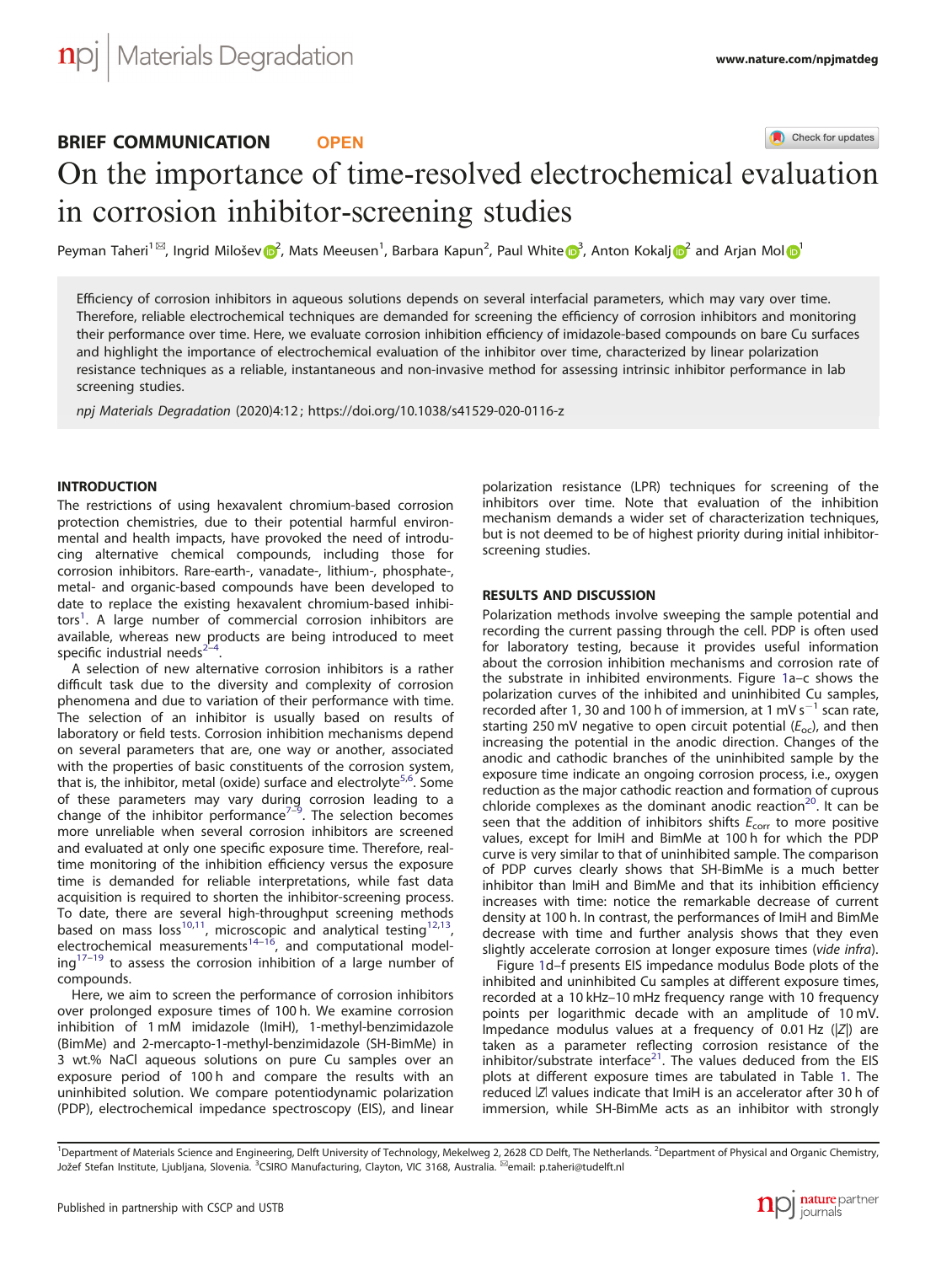

Fig. 1 PDP curves and EIS Bode plots of Cu samples in 3 wt.% NaCl without and with 1 mM ImiH, BimMe, and SH-BimMe. a–<sup>c</sup> PDP curves and d–f EIS Bode plots, recorded at 1, 30 and 100 h immersion time. Skeleton formulae of the three inhibitors are shown in d and e; for SH-BimMe the thiol tautomer is shown, although the thione tautomer is more stable in the solution; our DFT calculations further reveal that in the adsorbed state SH-BimMe exists either as thiolate or thione, but not as thiol<sup>[29](#page-4-0)</sup>

|                                                                  |                                     | Table 1. Impedance modulus values  Z  at 0.01 Hz for uninhibited |  |  |
|------------------------------------------------------------------|-------------------------------------|------------------------------------------------------------------|--|--|
| (NaCl) and inhibited (ImiH, BimMe and SH-BimMe) samples recorded |                                     |                                                                  |  |  |
|                                                                  | after 1, 30 and 100 h of immersion. |                                                                  |  |  |
|                                                                  |                                     |                                                                  |  |  |

<span id="page-2-0"></span>2

| Sample             | Impedance modulus at 0.01 Hz ( $k\Omega$ cm <sup>2</sup> ) |       |      |  |
|--------------------|------------------------------------------------------------|-------|------|--|
|                    | 1 <sub>h</sub>                                             | 30h   | 100h |  |
| NaCl               | 9.3                                                        | 12.8  | 29.7 |  |
| I <sub>lmi</sub> H | 12.4                                                       | 6.5   | 5.9  |  |
| BimMe              | 30.4                                                       | 19.0  | 11.0 |  |
| SH-BimMe           | 276.2                                                      | 746.5 | 7326 |  |

increasing efficiency with time, as evidenced by the tabulated ǀZǀ values. According to the tabulated  $|Z|$  values, BimMe acts as an inhibitor at early exposure times, but its efficiency decreases with time so that it accelerates corrosion after 100 h.

Despite some discrepancy between PDP and EIS results, both techniques deliver complementary information about the corrosion inhibition mechanism. However, they are unsuitable for the preceding screening step as they suffer from various issues to provide time-resolved corrosion inhibitor performance information over the exposure time. For the PDP, polarization of the surfaces at the anodic and cathodic potentials varies the surface physicochemical properties by its electrochemical activation, possibly changing the surface composition and substrate-interface chemistry from the original unbiased condition<sup>[22](#page-4-0)–[25](#page-4-0)</sup>. In addition, a new sample should be used for each measurement as the polarization interrupts the corrosion/inhibition processes. On the other hand, the excitation signal applied for EIS is small (10 mV) to assure linearity, but sweeping the frequency range of 10 kHz–10 mHz takes about 15 min for conventional corrosion/ inhibition systems. Therefore, the surface is altered by the electrolyte during the measurement time implying that the generated EIS plot lacks stationarity<sup>[14,25](#page-4-0)-28</sup>. Note that a relatively wide frequency range must be scanned to generate interpretable EIS graphs, regardless of subsequent data point(s) selection for interpretations. On the other hand, the excitation signal, i.e., sweeping a potential window frequently, during the EIS measurement makes the system more complex over LPR that uses only one potential sweep. In terms of data interpretation, EIS typically require additional surface analysis measurements to relate the electrochemical data to the physicochemical surface state of the sample under study and this consideration makes EIS less suitable for screening large numbers of corrosion inhibitors.

LPR method, used widely in electrochemistry, involves only slight polarization of the sample, typically in the order of  $\pm 10$  mV, relative to its  $E_{\text{oc}}$ . As the DC potential is changed slightly, a current will be induced flowing between the working and counter electrodes. Therefore, the material's resistance to polarization can be extracted from the slope of the linear region of the potential versus current density curve as schematically shown in Fig. [2a](#page-3-0). This polarization resistance  $(R_p)$  is essentially inversely proportional to the corrosion current density  $(i_{\text{corr}})$  where the greater  $R<sub>p</sub>$  values refer to a better corrosion inhibition as indicated by the following formula:

$$
i_{\text{corr}} = \beta \left[ \frac{\Delta i}{\Delta E} \right]_{\Delta E \to 0} \tag{1}
$$

where E is the potential (V),  $i_{corr}$  is the corrosion current density (A  $cm^{-2}$ ), and β is the constant associated with anodic ( $b_a$ ) and cathodic ( $b_c$ ) Tafel slopes, i.e.,  $\beta = b_a b_c/[2.3(b_a + b_c)]$ .

Figure [2b](#page-3-0) shows LPR values obtained from the  $I-E$  curves collected in  $\pm 10$  mV potential range versus  $E_{\rm oc}$ . The  $R_{\rm p}$  values of SH-BimMe are substantially higher than those of uninhibited and ImiH and BimMe inhibited samples, indicating a superior corrosion inhibition of SH-BimMe. In addition,  $R<sub>p</sub>$  values of SH-BimMe increase initially followed by a subsequent leveling indicating a gradual reaction of the inhibitors with the surface followed by a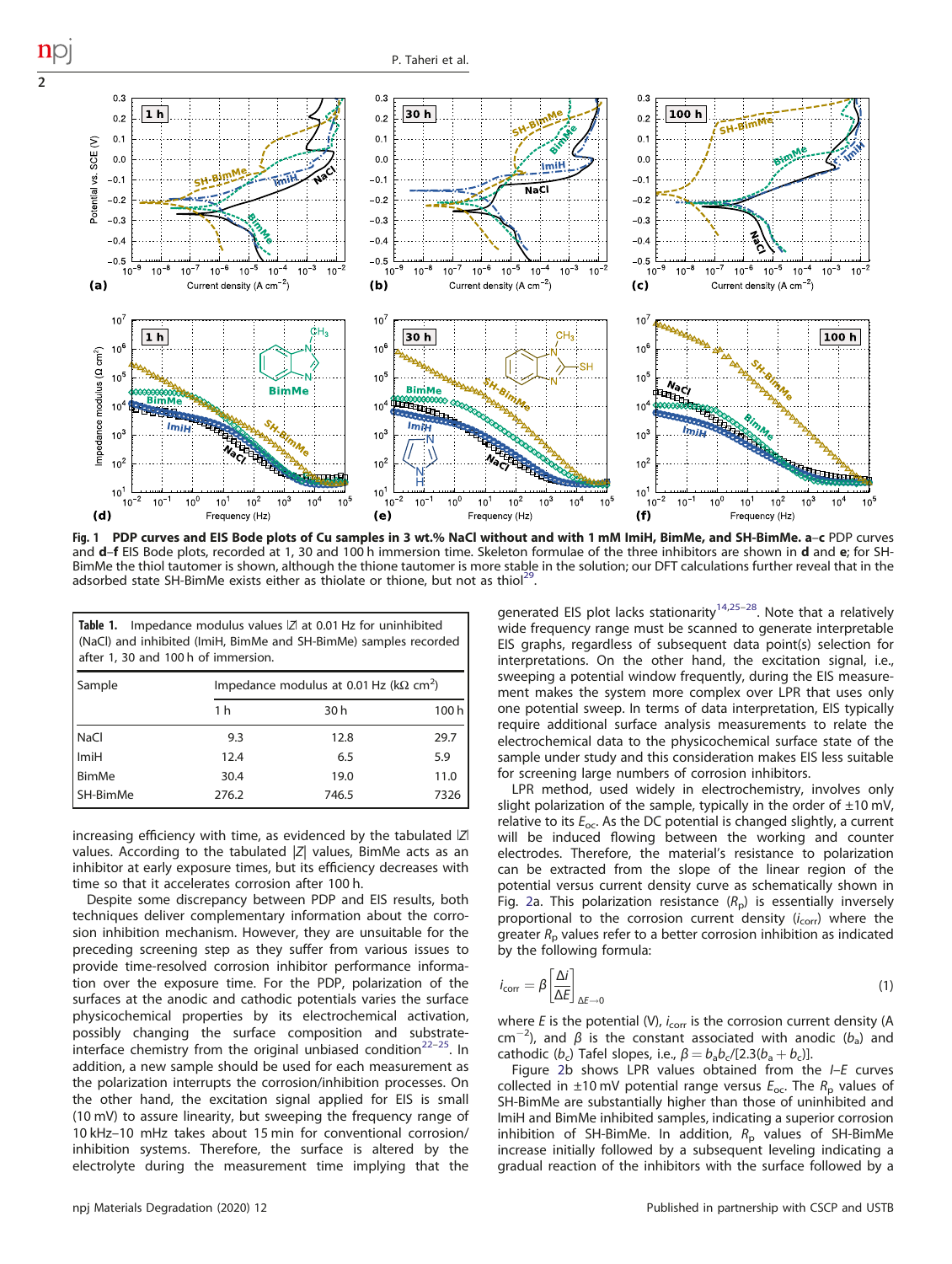<span id="page-3-0"></span>

Fig. 2 LPR principle and results of LPR measurements. a Schematic of the extraction of the LPR value from the  $I-F$  curve and b  $R<sub>p</sub>$  values of uninhibited (NaCl) and inhibited (ImiH, BimMe and SH-BimMe) Cu samples as functions of exposure time.

saturation or simultaneous construction and degradation of the interfaces. In contrast,  $R<sub>p</sub>$  values of ImiH for exposure times above 20 h fall below those of uninhibited sample, indicating that ImiH even slightly accelerates corrosion, whereas  $R<sub>p</sub>$  of BimMe starts from relatively high value followed by a sharp drop at early hours of the exposure. These observations indicate that the inhibition efficiencies of corrosion inhibitors may vary significantly over the exposure period.

Although the ranking of inhibitors is rather obvious from Fig. 2b, such a visual inspection becomes cumbersome when a large number of inhibitors is screened. To this end, it is convenient to extract from data a single number that represents the efficiency of a given inhibitor. This can be achieved by first estimating the mean value of  $R_{\rm p}$ , for example, via trapezoidal numerical integration over time:

$$
\langle R_{\rm p} \rangle = \frac{1}{t_N - t_0} \int\limits_{t_0}^{t_N} R_{\rm p}(t) dt \approx \frac{1}{t_N - t_0} \sum\limits_{k=1}^N \frac{R_{\rm p}(t_{k-1}) + R_{\rm p}(t_k)}{2} \Delta t_k, \qquad (2)
$$

where  $\Delta t_k = t_k - t_{k-1}$ , where  $t_k$  are discrete times at which  $R_p$  was measured (note that in the case of a uniform sampling of points, the integral of Eq. (2) can be approximated by a simple arithmetic mean). The inhibition efficiency  $(\eta)$  is then calculated via the wellknown relation,  $\eta=\left(R_{\rm p}^{\rm inh}-R_{\rm p}^{\rm blank}\right)/R_{\rm p}^{\rm inh}$ , where superscripts "inh" and "blank" stand for inhibited and uninhibited samples, respectively. In the current case, we obtain about -50% for lmiH, 12% for BimMe and 99% for SH-BimMe; note that the negative value for ImiH indicates that it accelerates corrosion. There are other ways of how inhibition efficiency can be calculated, e.g., instead of  $\langle R_p \rangle$  one can calculate  $\langle 1/R_p \rangle$  or one can calculate  $\eta$  value at each measured point and then take the mean of  $\eta$ ; these various ways are analyzed in the Supplementary information. Our analysis reveals that all the three ways give very similar results for good inhibitors (the discrepancy appears only for very time-fluctuating data or when  $\eta$  is low or negative).

The LPR measurements for screening of inhibitors benefit from real-time evaluation over the exposure time without applying a wide range of potential thus avoiding variation of the interfacial properties expected for PDP measurements. This eliminates the change of sample's conditions while generating each data point, which in turn enables efficient recording of many data points. Moreover, collecting each data point lasts a few seconds, and therefore, substantial variation of the sample as for the conventional EIS measurement is eliminated. These issues make LPR a powerful technique for lab screening of a large number of inhibitors on bare samples exposed to ionically conductive electrolytes with controlled compositions over a long exposure time.

To summarize, inhibition efficiency of corrosion inhibitors may vary over the exposure time. Corrosion inhibitors exhibiting excellent performances at early exposure stages may perform differently after longer exposure times, or vice versa. Hence, for the many corrosion inhibitor-screening studies that are executed these days it is shown not to be sufficient to report corrosion inhibitor performance data at one single moment in time: timeresolved information during relatively long exposure times is crucial for obtaining insights in the intrinsic robustness of corrosion inhibitors studied. To this end, LPR is a useful method, because it is a fast, non-invasive and relatively simple electrochemical testing technique for lab screening of multiple corrosion inhibitors on bare samples exposed to ionically conductive electrolytes with controlled compositions over the exposure time delivering real-time electrochemical assessments. In contrast, PDP changes the surface properties due to the application of a relatively large potential range, which makes it unsuitable for screening of inhibitors versus time. On the other hand, conventional EIS takes several minutes to sweep the frequency range for a single measurement, while corrosion/inhibition processes are ongoing, which may affect stationarity of the experiment. In addition, EIS data interpretation is a challenge, typically requiring in-depth surface analytical information to correlate a relevant physicochemical surface state to the observed frequency-resolved electrochemical responses. Therefore, time-resolved LPR is recommended for the initial evaluation of corrosion inhibitors in the lab that is focused only on the intrinsic inhibitor performance, i.e., for the screening process for which quick and easily interpretable data are required.

#### **METHODS**

#### Samples

Copper samples (99.95% purity) were supplied by Goodfellow Cambridge Ltd. Samples were cut from 2-mm-thick foil and ground using, successively, 1200, 2400 and 4000-grid SiC emery papers successively (LaboPol-5, Struers, Ballerup, Denmark), cleaned ultrasonically in ethanol for 5 min, rinsed with deionized water and dried in a stream of  $N_2$ .

Samples were immersed in 3 wt.% NaCl aqueous solution with or without the addition of imidazole (ImiH), 1-methyl-benzimidazole (BimMe) and 2-mercapto-1-methyl-benzimidazole (SH-BimMe) at 1 mM concentration. All inhibitors were supplied by Sigma Aldrich (purity for ImiH 99.5%, SH-BimH 98% and SH-BimMe 95%), and NaCl by Carlo Erba (pro analysis).

#### Instrumentation

Electrochemical measurements were performed in a three-electrode corrosion cell at the room temperature. The Cu substrate formed the working electrode with exposed surface of  $1.0 \text{ cm}^2$ . A platinum mesh was used as the counter electrode and a saturated calomel electrode (SCE) as the reference electrode. All potentials in this work refer to the SCE scale.

Measurements were carried out with potentiostat Autolab PGSTAT 12 (Metrohm Autolab, Nova software 2.1.3, Utrecht, The Netherlands). Linear polarization curves were collected in the potential range of  $\pm 10$  mV versus  $E_{\text{oc}}$ . Values of polarization resistance  $(R_{\text{D}})$  were determined from slopes of the current density versus potential. Potentiodynamic curves then were recorded at 1 mV s−<sup>1</sup> potential scan rate. Electrochemical impedance